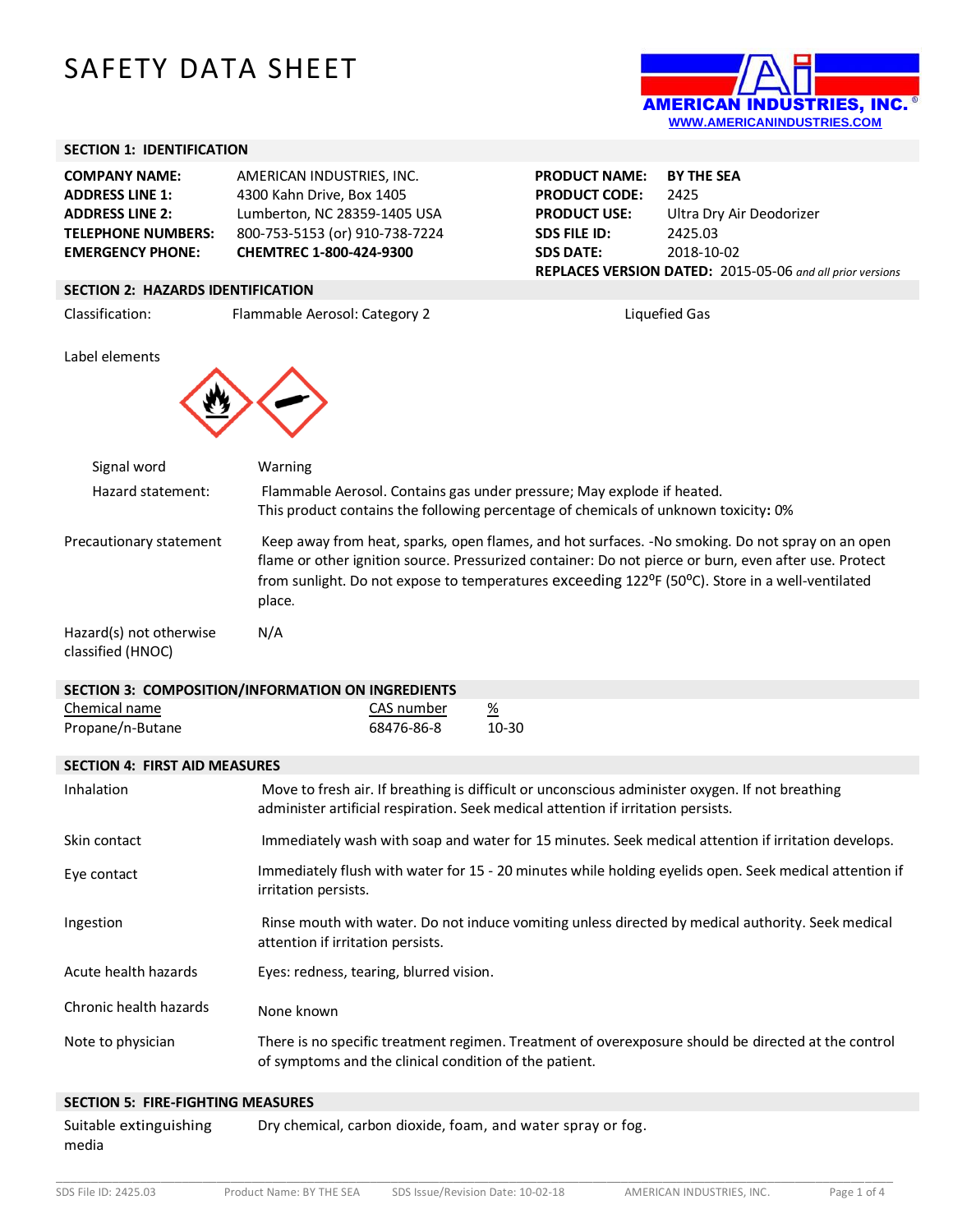| Unsuitable extinguishing<br>media                                                                   | N/A                                                                                                                                                                                                                                                                                                                |                  |  |
|-----------------------------------------------------------------------------------------------------|--------------------------------------------------------------------------------------------------------------------------------------------------------------------------------------------------------------------------------------------------------------------------------------------------------------------|------------------|--|
| Special firefighting<br>procedures                                                                  | Wear NIOSH approved Self Contained Breathing Apparatus with a full face piece operated in a positive<br>pressure demand mode with full body protective clothing when fighting fires. Avoid breathing smoke,<br>fumes, and decomposition products. Cool fire exposed containers with water fog to prevent bursting. |                  |  |
| Unusual fire and explosion<br>hazards                                                               | Contents under pressure. Exposure to temperatures above 120°F may cause bursting. Flammable.                                                                                                                                                                                                                       |                  |  |
| Hazardous combustion                                                                                | Oxides of carbon.                                                                                                                                                                                                                                                                                                  |                  |  |
| products                                                                                            |                                                                                                                                                                                                                                                                                                                    |                  |  |
| <b>SECTION 6: ACCIDENTAL RELEASE MEASURES</b>                                                       |                                                                                                                                                                                                                                                                                                                    |                  |  |
| Refer to section VIII for proper Personal Protective Equipment.<br>Personal protective<br>equipment |                                                                                                                                                                                                                                                                                                                    |                  |  |
| Spill                                                                                               | Stop all leaks, isolate hazard area, absorb spill with inert material (dry sand, dirt, etc) eliminate all<br>ignition sources. Prevent runoff from entering drain, sewers, streams, and other bodies of water.                                                                                                     |                  |  |
| Waste disposal                                                                                      | Dispose of in accordance with federal, state, and local regulations. Do not dump in sewers. Wrap<br>container and place in trash collection, do not puncture, incinerate, or reuse container.                                                                                                                      |                  |  |
| <b>RCRA Status</b>                                                                                  | Waste likely considered non-hazardous waste under RCRA, however product should be fully<br>characterized prior to disposal (40 CFR 261).                                                                                                                                                                           |                  |  |
| <b>SECTION 7: HANDLING AND STORAGE</b>                                                              |                                                                                                                                                                                                                                                                                                                    |                  |  |
| Precautions for safe<br>handling                                                                    | Protect from sunlight. Store in a well ventilated place. Do not expose to temperatures exceeding<br>50°C/122°F. Pressurized container: Do not pierce or burn, even after use.                                                                                                                                      |                  |  |
| Other precautions                                                                                   | Keep out of reach of children.                                                                                                                                                                                                                                                                                     |                  |  |
| Incompatibility                                                                                     | Strong oxidizers, Alkalies, Acids.                                                                                                                                                                                                                                                                                 |                  |  |
|                                                                                                     | SECTION 8: EXPOSURE CONTROLS/PERSONAL PROTECTION                                                                                                                                                                                                                                                                   |                  |  |
| <b>Hazardous Component</b>                                                                          | <b>OSHA PEL</b>                                                                                                                                                                                                                                                                                                    | <b>ACGIH TLV</b> |  |
| Propane/n-Butane                                                                                    | 1000 ppm                                                                                                                                                                                                                                                                                                           | 1000 ppm         |  |
| Appropriate engineering<br>controls                                                                 | Ambient ventilation adequate.                                                                                                                                                                                                                                                                                      |                  |  |
| Respiratory protection<br>Personal protective                                                       | Not required with normal use.                                                                                                                                                                                                                                                                                      |                  |  |
| equipment                                                                                           | Safety glasses and chemical resistant gloves.                                                                                                                                                                                                                                                                      |                  |  |
| <b>Additional Measures</b>                                                                          | Wash hands thoroughly after use.                                                                                                                                                                                                                                                                                   |                  |  |
| SECTION 9: PHYSICAL AND CHEMICAL PROPERTIES                                                         |                                                                                                                                                                                                                                                                                                                    |                  |  |
| Appearance                                                                                          | White mist spray                                                                                                                                                                                                                                                                                                   |                  |  |
| Odor                                                                                                | Fresh Scent                                                                                                                                                                                                                                                                                                        |                  |  |
| Odor threshold                                                                                      | N/D                                                                                                                                                                                                                                                                                                                |                  |  |
| <b>Boiling point</b>                                                                                | N/D                                                                                                                                                                                                                                                                                                                |                  |  |
| <b>Freezing Point</b>                                                                               | N/D                                                                                                                                                                                                                                                                                                                |                  |  |
| Flammability                                                                                        | Flammable Aerosol                                                                                                                                                                                                                                                                                                  |                  |  |
| Flash point                                                                                         | >200°F (93°C)                                                                                                                                                                                                                                                                                                      |                  |  |
| Auto-ignition temperature                                                                           | N/D                                                                                                                                                                                                                                                                                                                |                  |  |
| Upper/lower flammability<br>limits                                                                  | Lower: N/D                                                                                                                                                                                                                                                                                                         | Upper: N/D       |  |
| Vapor Pressure (mmHg)                                                                               | 17.5 @ 77°F (25°C)                                                                                                                                                                                                                                                                                                 |                  |  |
| Vapor density (Air = $1$ )                                                                          | >2                                                                                                                                                                                                                                                                                                                 |                  |  |
| <b>Evaporation Rate</b>                                                                             | Slow                                                                                                                                                                                                                                                                                                               |                  |  |
| Specific Gravity (H20=1)                                                                            | 0.97 @ 77°F (25°C)                                                                                                                                                                                                                                                                                                 |                  |  |

\_\_\_\_\_\_\_\_\_\_\_\_\_\_\_\_\_\_\_\_\_\_\_\_\_\_\_\_\_\_\_\_\_\_\_\_\_\_\_\_\_\_\_\_\_\_\_\_\_\_\_\_\_\_\_\_\_\_\_\_\_\_\_\_\_\_\_\_\_\_\_\_\_\_\_\_\_\_\_\_\_\_\_\_\_\_\_\_\_\_\_\_\_\_\_\_\_\_\_\_\_\_\_\_\_\_\_\_\_\_\_\_\_\_\_\_\_\_\_\_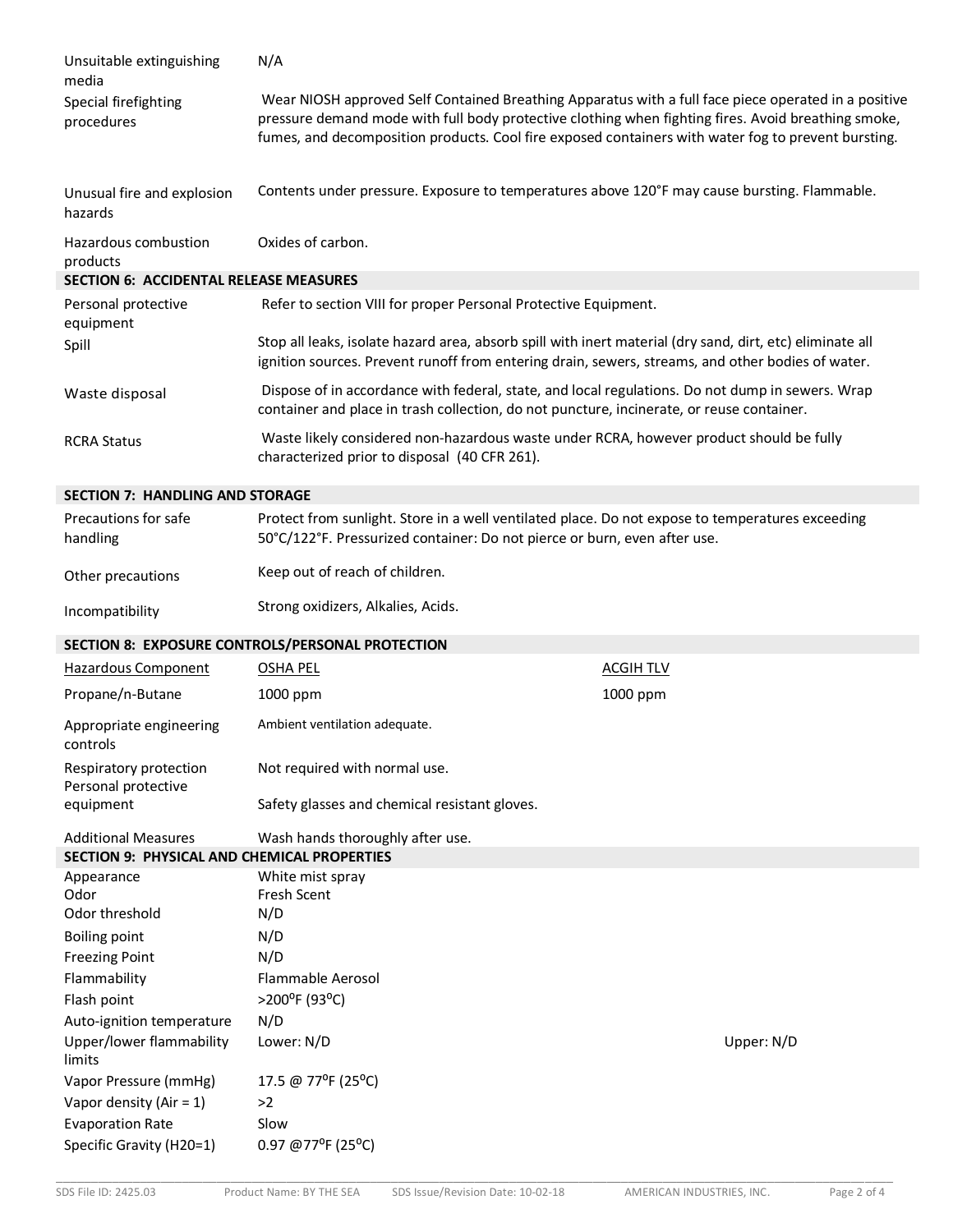| pH                                              | 7.0                                                                                                                                                                                           |  |
|-------------------------------------------------|-----------------------------------------------------------------------------------------------------------------------------------------------------------------------------------------------|--|
| Solubility in Water                             | 63%                                                                                                                                                                                           |  |
| Partition Coefficient:n-<br>Octanol/water (Kow) | N/D                                                                                                                                                                                           |  |
| <b>VOC</b>                                      | 25%                                                                                                                                                                                           |  |
| Decomposition<br>Temperature                    | N/D                                                                                                                                                                                           |  |
| Viscosity                                       | N/D                                                                                                                                                                                           |  |
| SECTION 10: STABILITY AND REACTIVITY            |                                                                                                                                                                                               |  |
| Reactivity                                      | None known.                                                                                                                                                                                   |  |
|                                                 |                                                                                                                                                                                               |  |
| Chemical stability                              | Stable.                                                                                                                                                                                       |  |
| Conditions to avoid                             | Temperatures greater than 122 <sup>o</sup> F (50 <sup>o</sup> C) and sources of ignition.                                                                                                     |  |
| Incompatibility                                 | Strong oxidizers, alkalies, acids.                                                                                                                                                            |  |
| Hazardous decomposition<br>products             | Oxides of carbon.                                                                                                                                                                             |  |
| Possible hazardous<br>reactions                 | None known.                                                                                                                                                                                   |  |
| SECTION 11: TOXICOLOGICAL INFORMATION           |                                                                                                                                                                                               |  |
| <b>Toxicological information</b>                | Not established.                                                                                                                                                                              |  |
| Routes of Entry                                 | Eyes, Ingestion, Inhalation, Skin.                                                                                                                                                            |  |
| Ingestion                                       | May cause gastric discomfort and nausea. No hazard by this route in normal use.                                                                                                               |  |
| Inhalation                                      | No hazards under normal use due to its low volatility. If vapor is present in high concentrations,<br>irritation to upper respiratory tract may occur.                                        |  |
| Skin contact                                    | May cause mild irritation, localized defatting, prolonged contact may cause allergi8c reaction in some<br>individuals.                                                                        |  |
| Eye contact                                     | May cause irritation.                                                                                                                                                                         |  |
| Medical condition<br>aggravated                 | None known.                                                                                                                                                                                   |  |
| Acute health hazards                            | Eyes: redness, tearing, blurred vision.                                                                                                                                                       |  |
| Chronic health hazards                          | None known.                                                                                                                                                                                   |  |
| Carcinogenicity                                 | This product is not considered to be a carcinogen by IARC, ACGIH, NTP, or OSHA.                                                                                                               |  |
| <b>SECTION 12: ECOLOGICAL INFORMATION</b>       |                                                                                                                                                                                               |  |
| <b>Ecological information</b>                   | Not established.                                                                                                                                                                              |  |
| Biodegradability                                | Component or components of this product are not biodegradable.                                                                                                                                |  |
| Bioaccumulation                                 | This product is not expected to bioaccumulate.                                                                                                                                                |  |
| Mobility in soil                                | This product is mobile in soil.                                                                                                                                                               |  |
| Other ecological hazards                        | None known.                                                                                                                                                                                   |  |
| <b>SECTION 13: DISPOSAL CONSIDERATIONS</b>      |                                                                                                                                                                                               |  |
| Waste disposal                                  | Dispose of in accordance with federal, state, and local regulations. Do not dump in sewers. Wrap container<br>and place in trash collection, do not puncture, incinerate, or reuse container. |  |
| <b>RCRA Status</b>                              | Waste likely considered non-hazardous under RCRA, however product should be fully characterized<br>prior to disposal (40 CFR 261).                                                            |  |